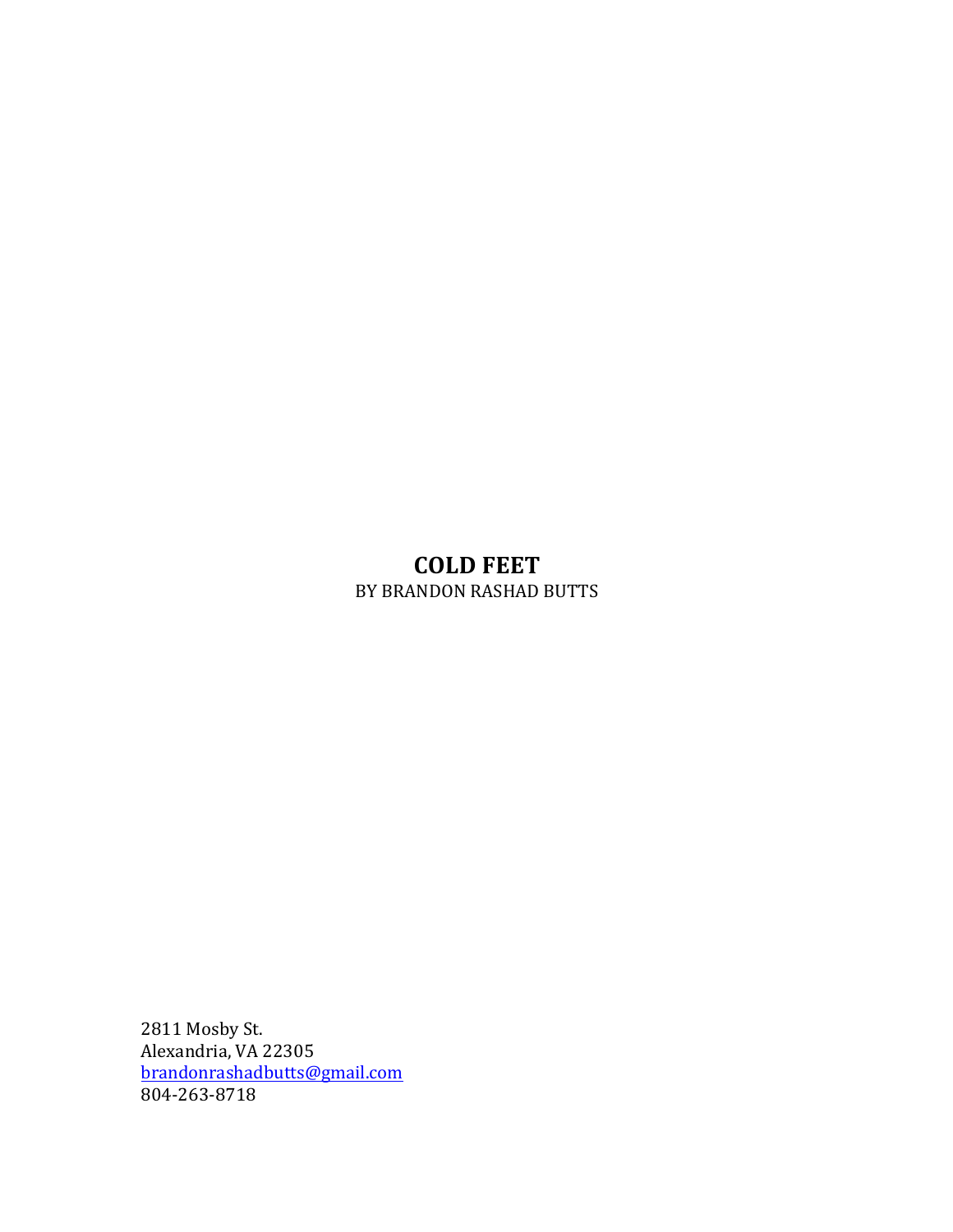Lights up on the living room of an apartment. MASON, mid. 20's, is dressed in a tuxedo, trying to tie his tie. He and his fiancé decided to get married at city hall on the first day after the 3-month quarantine. LEVI, mid 20's, his best man and witness, enters the room, also in a tux.

#### LEVI

If you need a hand with your tie, you can just ask. Only thing worse than a grown man not knowing how to tie a tie is watching him struggle to do it.

#### MASON

Shut up and help me, man.

LEVI ties his tie for him. The two make eye contact for a moment; it's a little awkward. LEVI finishes the tie and tries to break the tension. 

LEVI *(Acting like Mason's mother)* Awww look at him!

#### MASON

Shut up.

LEVI

All handsome, and grown up, and getting married!

#### MASON

I said shut up!

LEVI

You look just like your daddy did when we got married.

#### MASON

Why are you acting like my mother?

## LEVI

It's my job as best man. Make sure you feel good, look good, and throw in a dash of embarrassment. You know your mom would be doing this herself if you told her y'all we doing this.

#### MASON

It wasn't my choice.

#### LEVI

But you're going with it.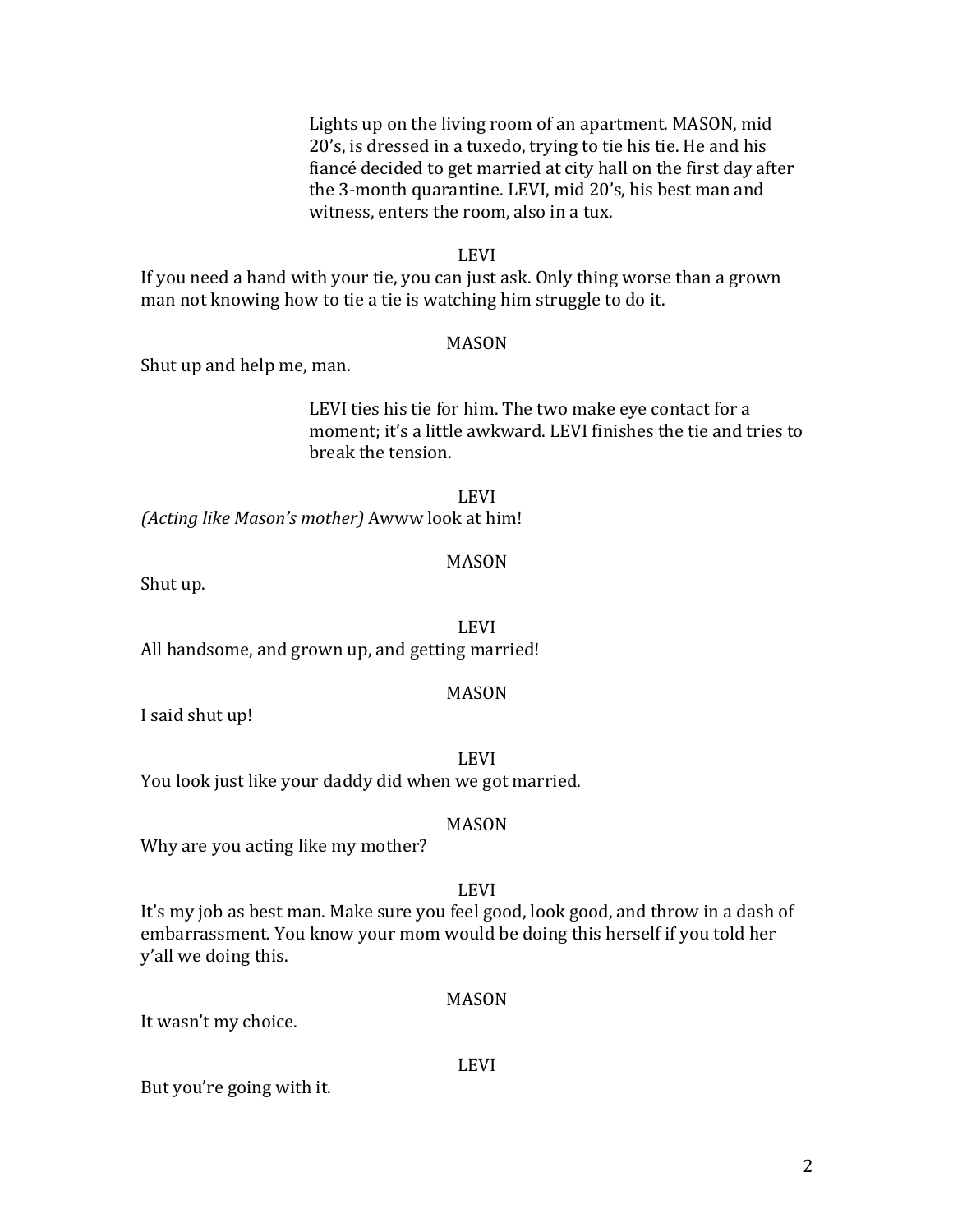| <b>LEVI</b><br>It's not just but the money though. If you're gonna do this, you've gotta do it right. |
|-------------------------------------------------------------------------------------------------------|
| <b>MASON</b><br>I'm not going through all of that again.                                              |
| <b>LEVI</b><br>ok Just making sure you're happy with this. This is a big day.                         |
| Beat.                                                                                                 |
| <b>MASON</b><br>This is stupid.                                                                       |
| <b>LEVI</b><br>This is your wedding!                                                                  |
| <b>MASON</b><br>My stupid wedding.                                                                    |
| <b>LEVI</b><br>Excuse me?                                                                             |
| <b>MASON</b><br>Stupid tux. Stupid tie. Stupid flower.                                                |
| <b>LEVI</b><br>(Correcting him) Stupid boutonniere.                                                   |
| <b>MASON</b><br>It's all stupid!                                                                      |
| <b>LEVI</b><br>Can you use words with a little more substance than "stupid", please?                  |
| <b>MASON</b><br>I don't want to marry Ella.                                                           |
| <b>LEVI</b><br>Let's go back to stupid.                                                               |
| <b>MASON</b><br>Look, I'm nervous, all right?                                                         |

We had to cancel the wedding because of the virus. We lost so much money.

# 3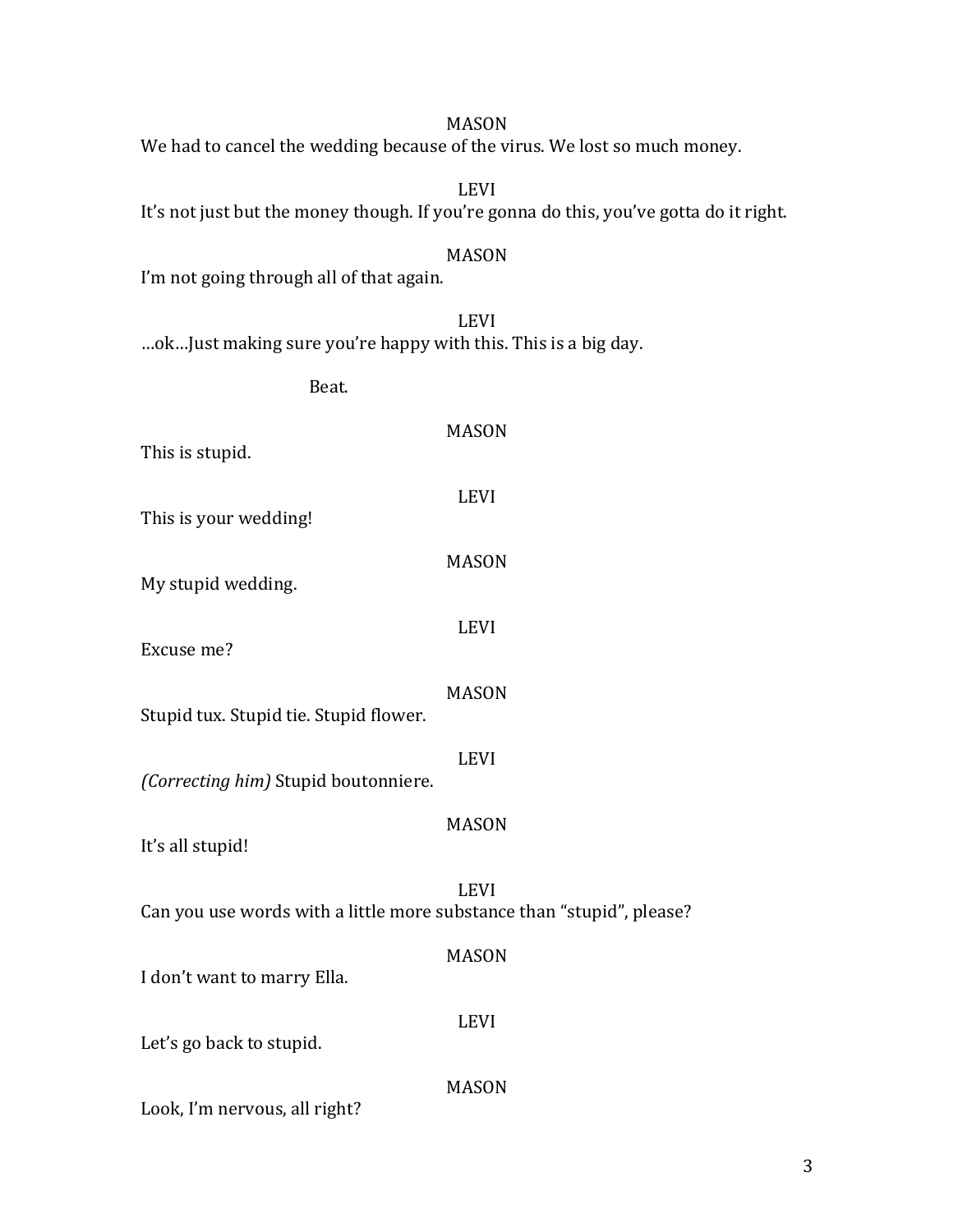LEVI

Cold feet?

| More like freezing legs.   | MASON       |
|----------------------------|-------------|
| Damn.                      | <b>LEVI</b> |
| Should I be marrying Ella? | MASON       |
| What's wrong with her?     | <b>LEVI</b> |

MASON

Nothing. Three months ago, it felt so right. Now, it feels like I've got it wrong.

LEVI

There's nothing wrong. Times have changed. Your single life is dead. Hell, thanks to the "Flashocalypse" regular life is dead. That's hard to face, from the ashes will come something that'll last forever.

Did you say "Flashocalypse"?

Yeah. You know like how there's a flash flood. It's not as bad as the real deal but it's still dangerous and comes out of now where? You survived a flash apocalypse. Flashocalypse.

## MASON

Kinda crude, you think?

## LEVI

I'm processing. Look man, for two decades now, I have watched you jump from girl to girl to girl. And then more girls. When Ella came along, and you fell for her hard. You found your common sense. You changed.

## MASON

How did I change?

## LEVI

You grew up. Got your shit together. You got a better job; you drink a lot less. I don't get three AM drunk calls anymore. No more one-night stands. For once, you're committed to someone.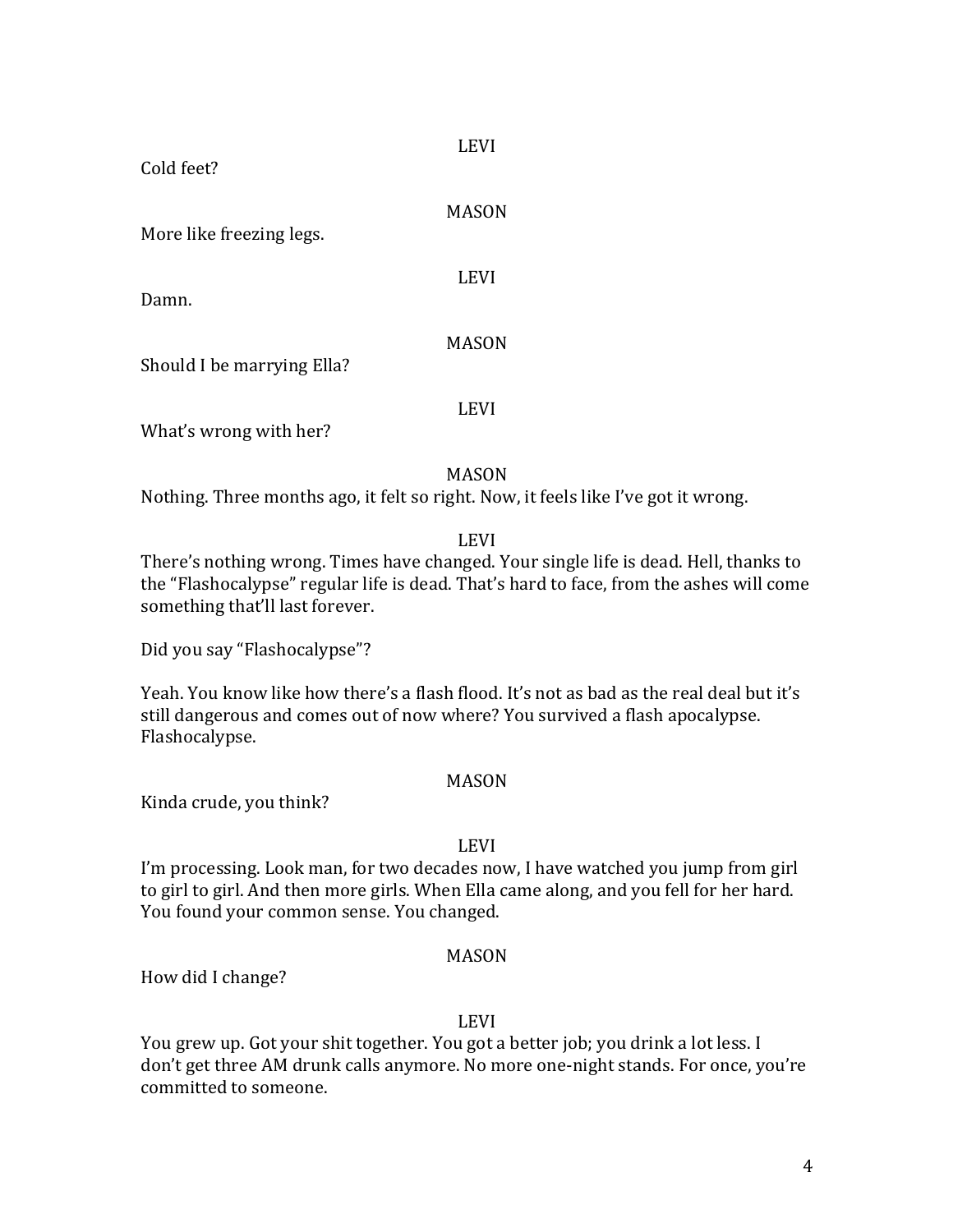Yeah, but to who?

#### LEVI

What do you mean?

#### MASON

I mean, this decision isn't based on how I feel or what I want. Everyone said Ella's the one for me so when she came along, so I figured I better move quick and marry her. So I am. I'm only doing this for that reason. I don't love her.

LEVI

Do you not love her or are you not ready to get married?

MASON No. I mean, yes I'm ready- well, not if- but no...I don't know.

LEVI Well if you don't know, then why are you doing this?

## MASON

I don't know!

#### LEVI

All right! Relax. Look, I know you, and I know that all of this is coming from fear of things suddenly being different. You think our dads were ready for this part of their life? This is what happens. You meet someone and then you spend your life with them. You don't want to be a bachelor forever.

MASON

LEVI

Maybe I do! I can be a bachelor for as long as I want.

Why, so you can fart and burp in your apartment?

All day.

Sex whenever you want it?

MASON

LEVI

EVERY day.

You're like a horny Peter Pan.

MASON

LEVI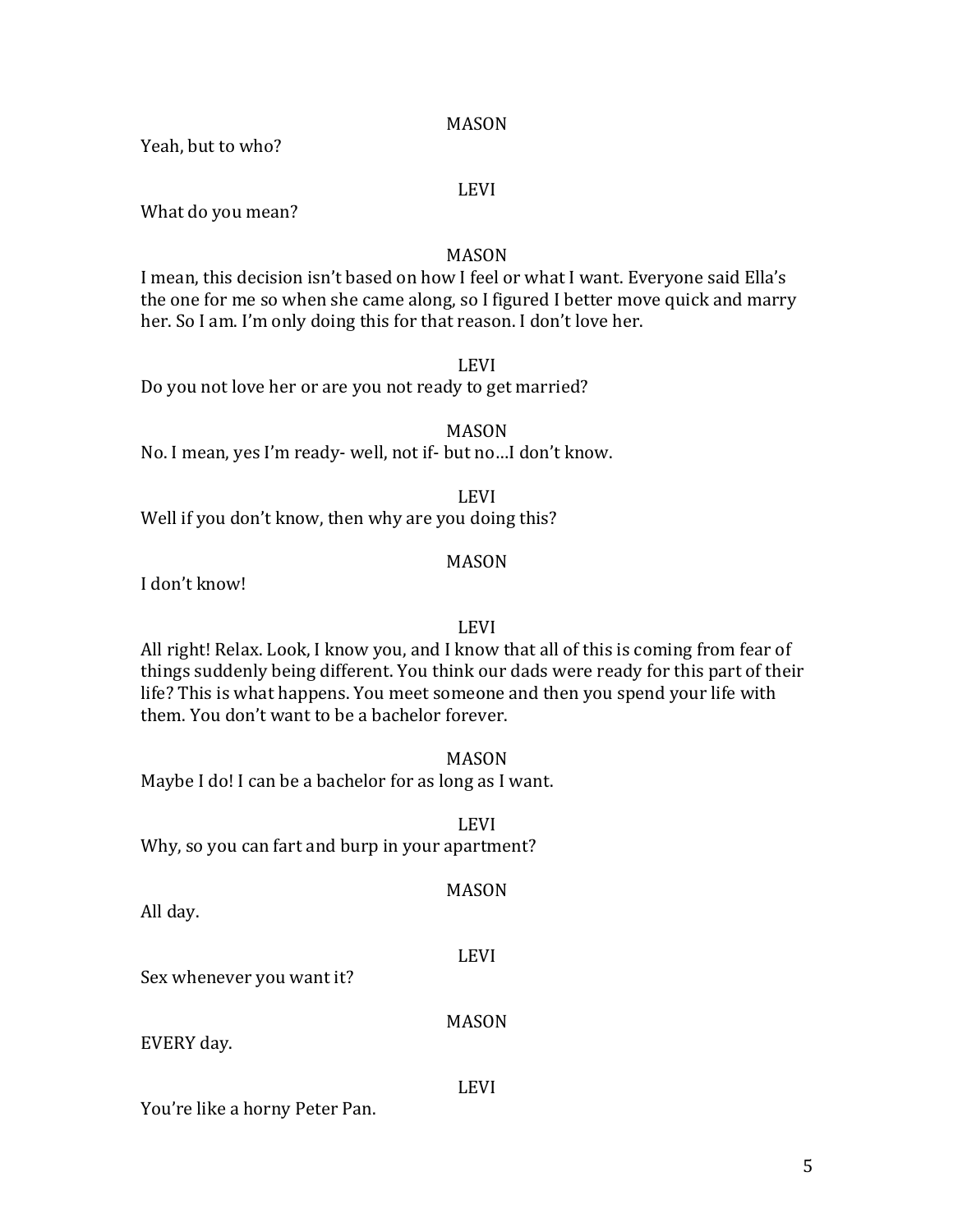Yeah, and if that ring takes me out of Neverland, then forget it.

#### LEVI

Whoa, hang on there kid. You're serious? What's going on?

#### MASON

Following your "ashes" analogy, something has to die for something beautiful to come of it and I'm scared. Something's gotta die, and I think it's my relationship with her.

| Okay sowhat has to live?                                                                                                          | <b>LEVI</b>  |
|-----------------------------------------------------------------------------------------------------------------------------------|--------------|
| Never mind.                                                                                                                       | <b>MASON</b> |
| No, what?                                                                                                                         | <b>LEVI</b>  |
| $\mathbf{P}_{\text{max}}$ $\mathbf{C}_{\text{max}}$ $\mathbf{V}$ $\mathbf{H}$ $\mathbf{L}_{\text{max}}$ $\mathbf{L}_{\text{max}}$ | <b>MASON</b> |

I'm fine. I'll just let it go.

LEVI

This is marriage we're talking about! You can't just let it go. Come on. Talk.

#### MASON

I want to be... right. I only want to get married once and I want to know that it's to someone who puts up with my shit, builds me up when I'm down, stays 100 percent honest with me...someone who I know truly loves me as much as I love them. And there's only one person in my life like that.

LEVI And you're going to be marrying that person today.

#### MASON

You think so?

LEVI

Yes, I do.

MASON

All right.

MASON pulls the wedding band from the inside of his coat pocket.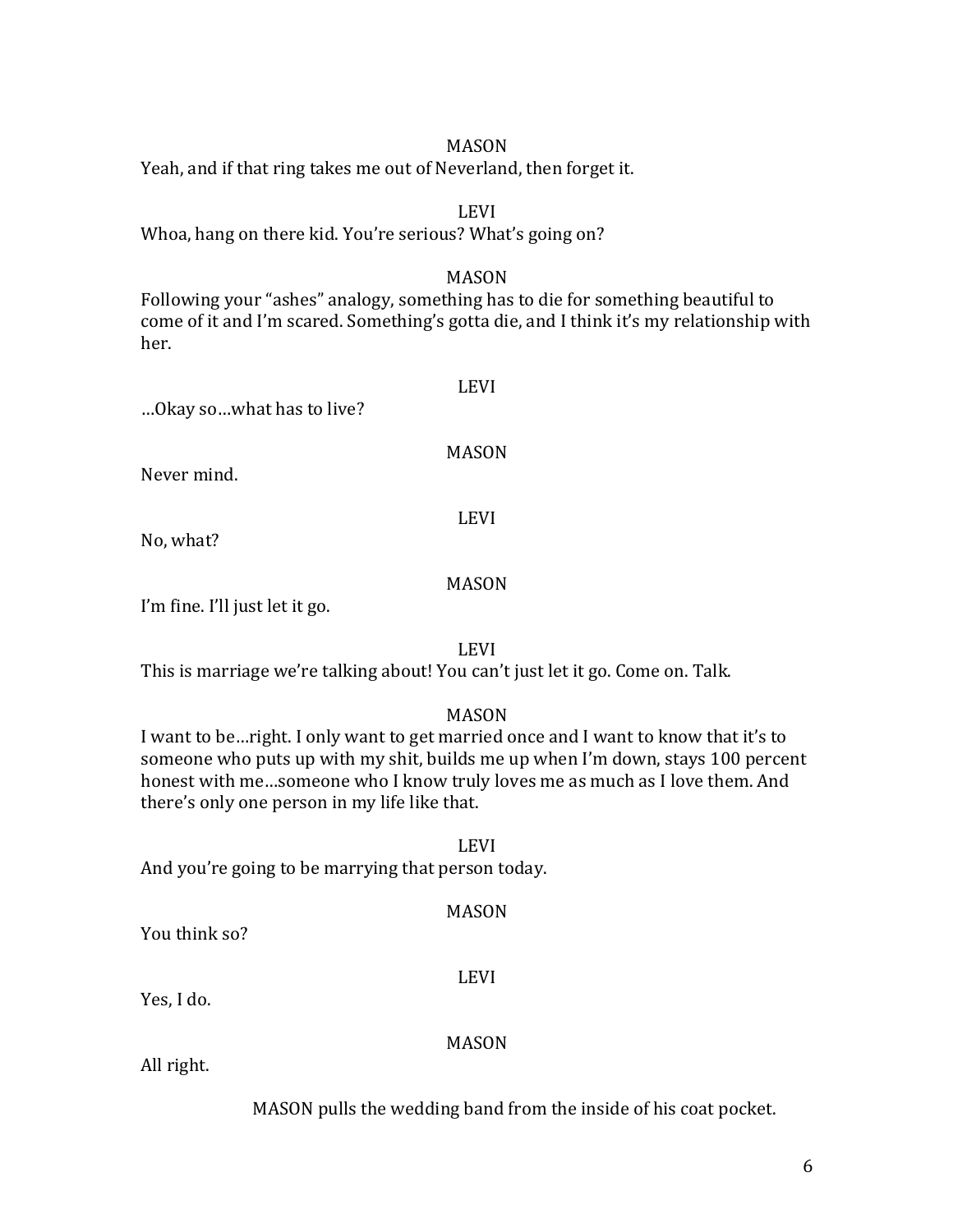# 7

#### MASON

Then put this on.

## LEVI

What?

## MASON

I can't marry that person if he doesn't put the ring on.

Beat. LEVI bursts into laughter. MASON keeps his gaze on him.

# LEVI

Stop.

# MASON

Stop what?

LEVI What are you doing? This is not the time to play around!

## MASON

Which is why I'm not playing.

LEVI

What in the hell- how is this-...wow man...

MASON

Mind-blower right?

# LEVI

What the hell is wrong with you?

# MASON

Put the ring on and I'll show you.

# LEVI

What does that even mean? Look, I get it. You're nervous. That's normal. But...I don't-. This is Ella's ring okay? Ella. Remember her?

# MASON

You're right. It'll never fit you. We'll get it resized.

# LEVI

That's not- Oh my God. I don't think you exactly understand what you're throwing at me here. Where is this coming from? And why today? Right now?!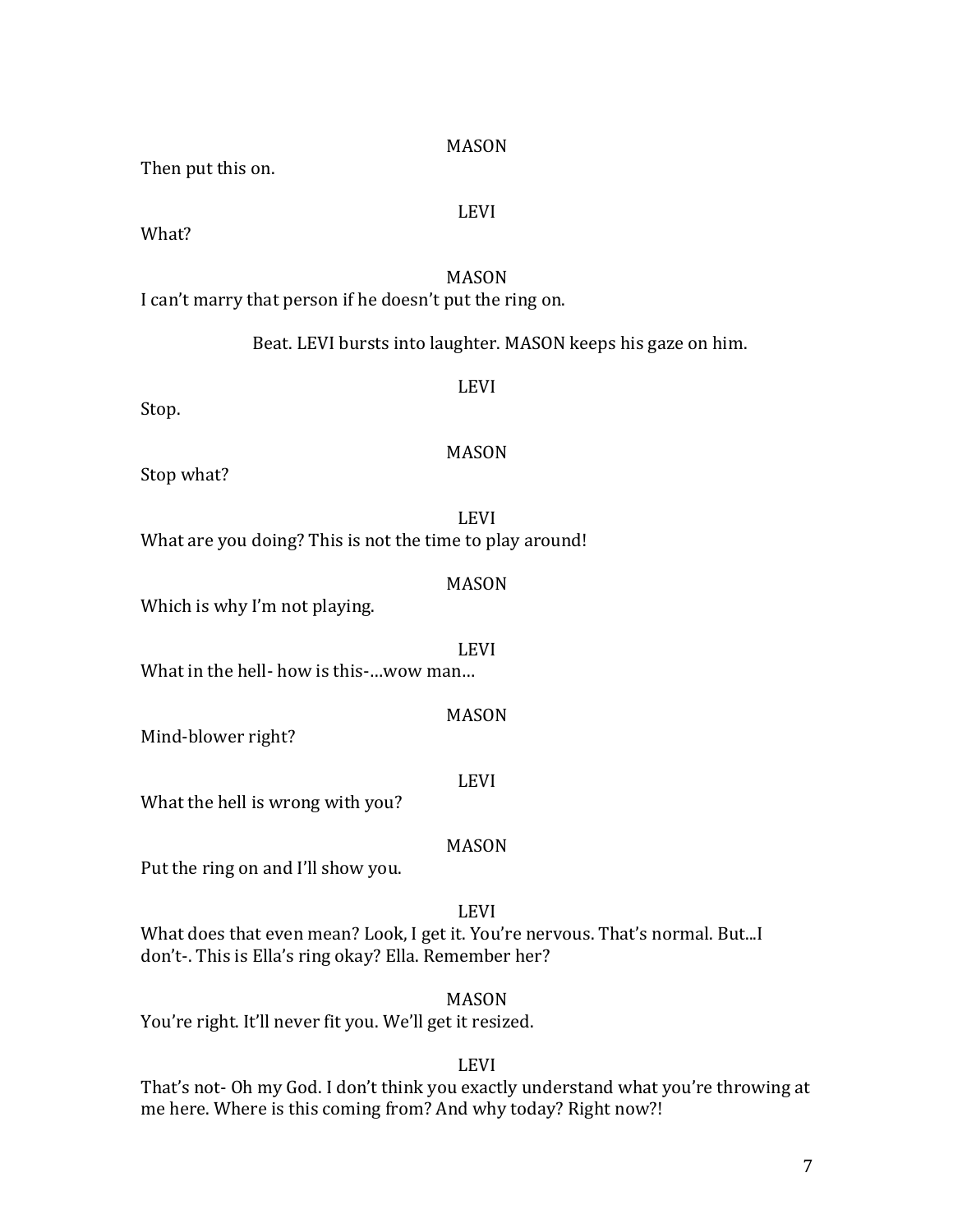Better late than never.

## LEVI

Very late! Ok, just spit it all out. Everything that I need to hear. Quick.

#### MASON

Fine. I love you.

#### LEVI

Oh my God!

## MASON

You've done more than just watch me date a bunch of girls. You took care of me when Erica's boyfriend found us in bed together and he beat the hell out of me, then went and keyed his car and popped his tires.

#### MASON

Not one of my finer moments.

#### LEVI

You were there for me when I proposed to Amber and she left me. Through four pregnancy scares, an STD and a car wrecked by a pissed off ex, you stood by me.

## LEVI

That's what a good friend does.

## MASON

Well it's hard enough trying to find a good person, let alone a good friend. Everyone is looking out for themselves and don't want to be bothered. Even Ella's like that. Finding someone like you has become extraordinary. You're a rare find…priceless…valuable.

#### LEVI

Mason, I'm a person, not a lost artifact.

## MASON

My point is when special people come into your life, you do what you can to insure that they stay there.

Like marrying them?

# LEVI

#### MASON

8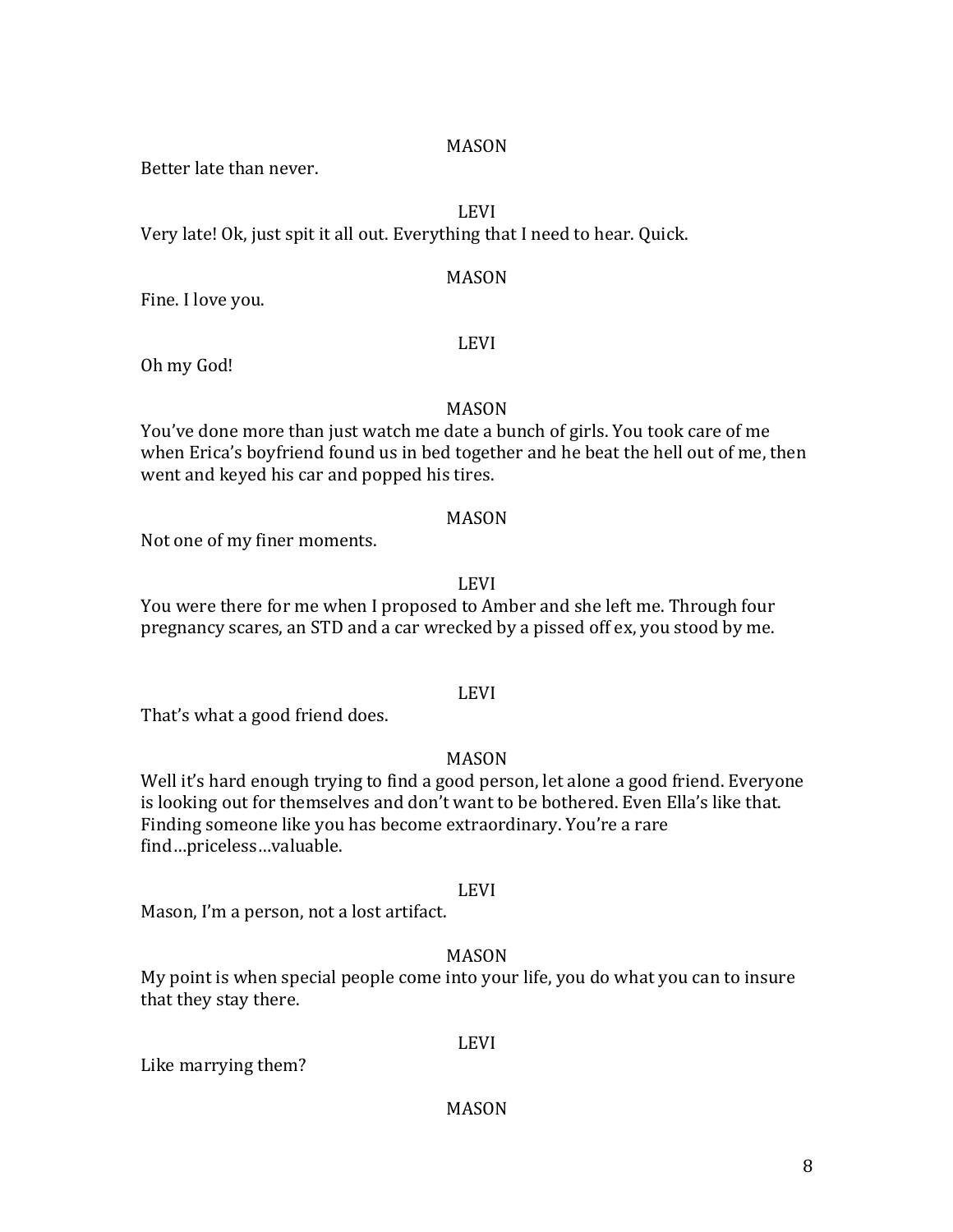I don't want to lose you.

LEVI

Mason, I'm not going anywhere. I'm not throwing away our relationship just because you're getting married. A lot will be different, but you'll be better for it. And I'll still be here. You can't marry me because you're scared to lose me, dummy.

MASON

That's not the only reason I want to marry you.

LEVI

Don't say it's because "you love me."

MASON

It's true!

LEVI

But how?! *(Beat)* 

MASON

Don't you remember the other night?

LEVI

Which night? The one where you were crying because you thought you and Ella would never have a wedding because of the quarantine? The time you got mad because y'all had an argument because she was upset you didn't quarantine with her?

MASON

You know what night I'm talking about...

## LEVI

Jesus, Mason?

# MASON

That sounds familiar.

# LEVI

We just kissed! One night of making out in three months of quarantine together. We both were feeling lonely. That's all it was.

# MASON

Is that what I'm supposed to say to Ella?

## LEVI

No, that's what I'm saying to you, man. I knew I shouldn't have but-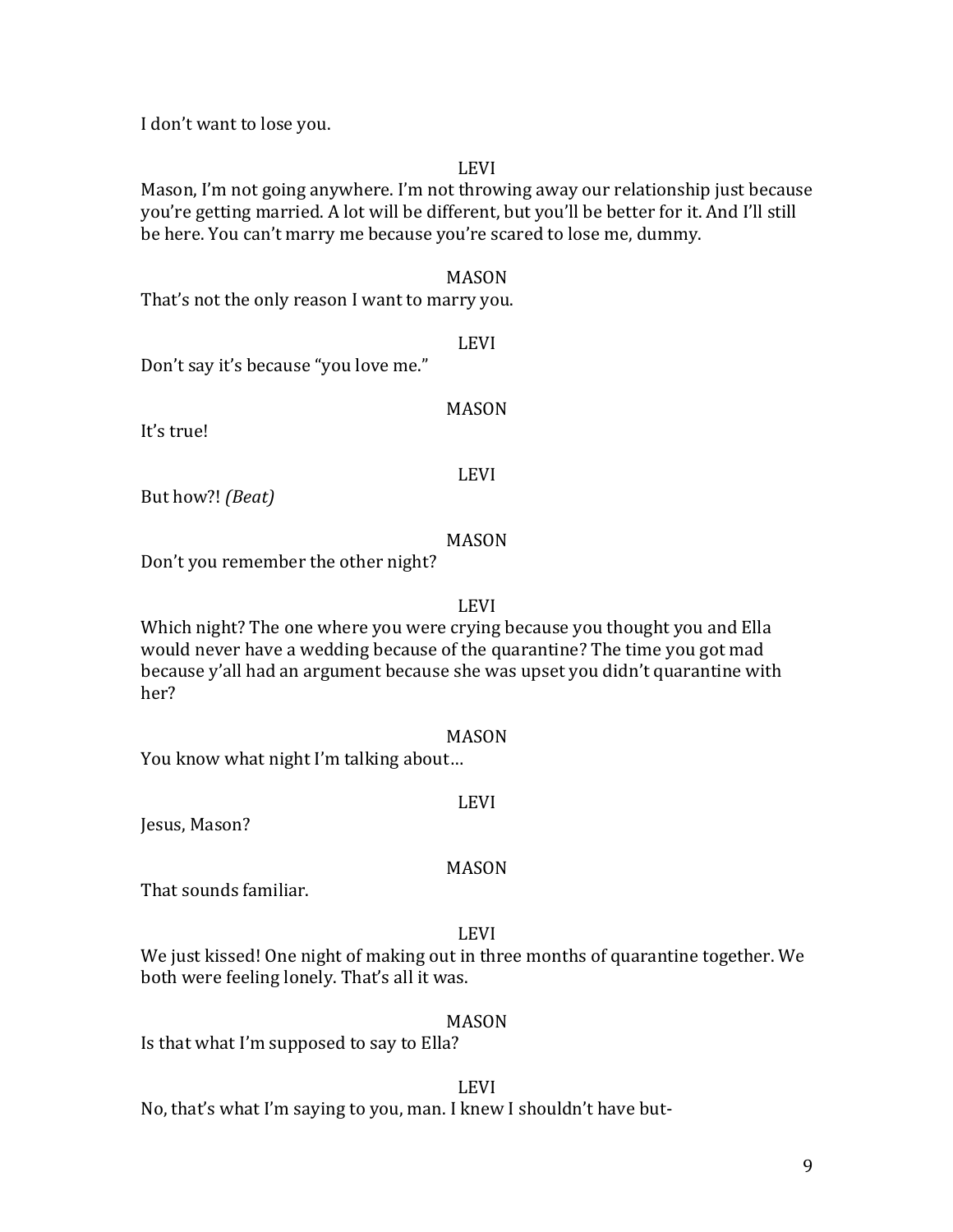| Don't take the blame for that night.             | <b>MASON</b> |
|--------------------------------------------------|--------------|
| It is my fault though.                           | <b>LEVI</b>  |
|                                                  | <b>MASON</b> |
| I initiated it.                                  | <b>LEVI</b>  |
| No I did.                                        |              |
| I promise it was me.                             | <b>MASON</b> |
| How would you know, you were drunk.              | <b>LEVI</b>  |
| So were you. How would you know?                 | <b>MASON</b> |
| Because I initiated it.                          | <b>LEVI</b>  |
| So what you're saying is, we both initiated it?  | <b>MASON</b> |
| This is crazy.                                   | <b>LEVI</b>  |
| Crazy in love                                    | <b>MASON</b> |
| Stop! What makes you think you want to be with a | <b>LEVI</b>  |
| Are you questioning my sexuality?                | <b>MASON</b> |

LEVI

guy? MARRY a guy?

No. That's not the issue. The issue is that you now want to start a relationship with me. The issue, Mason, is you coming to me at a time like this and with a hidden love. The issue is that you've apparently been stringing two people along for a long time. You expect me to just up and say that I'll marry you? Where is your head?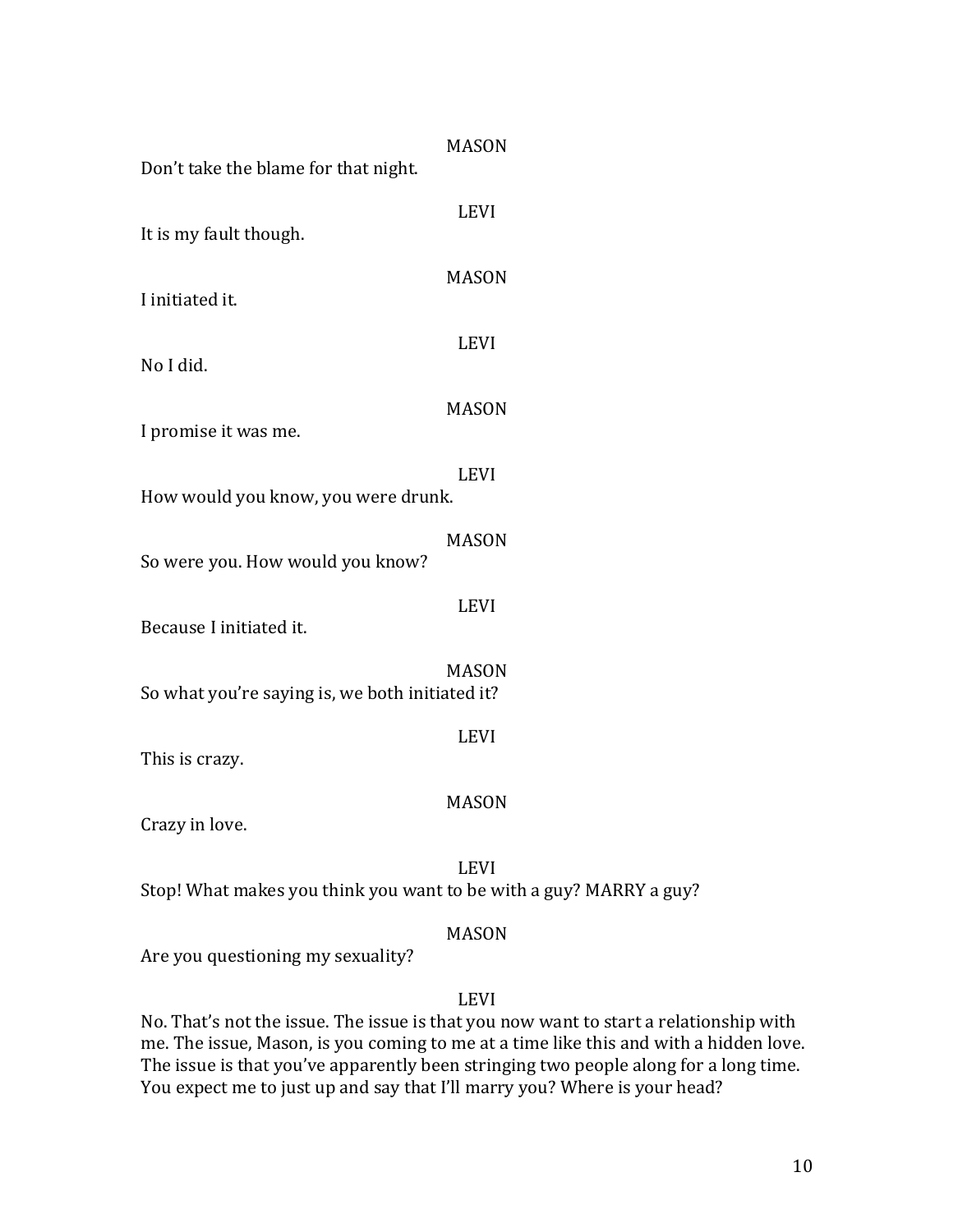All over the place right now, but I know exactly where my heart is.

## LEVI

Stop saying things like that!

## MASON

But it's the truth. I swear.

## LEVI

I can't take this! I'm leaving.

# MASON

Levi, wait! I know this is a huge and random thing to dump on you, but you know there's a lot between us. Regardless of who I've dated or who I've proposed to or who's headed to city all right now, you know better. Tell me you don't feel anything. Tell me that you don't love me too. I know you do.

Silence.

# LEVI

You want to marry me?

MASON

Yes. I know what I'm saying. I know what I'm doing.

# LEVI

You know it's screwed up?

# MASON

Yes. And I know I love you.

Silence.

# LEVI

This is one hell of a proposal. Look, there's so much more that you...we have to say before any of this can makes since and unfortunately there's no time to say it all. I'm not saying go through with it, because you clearly don't love Ella the way you should in order to marry her, but she needs to know it's not happening, if it isn't.

# MASON

Yeah. So ... wait. What are you saying about us?

LEVI

Right now, nothing. I'll be right here when you're done. Go.